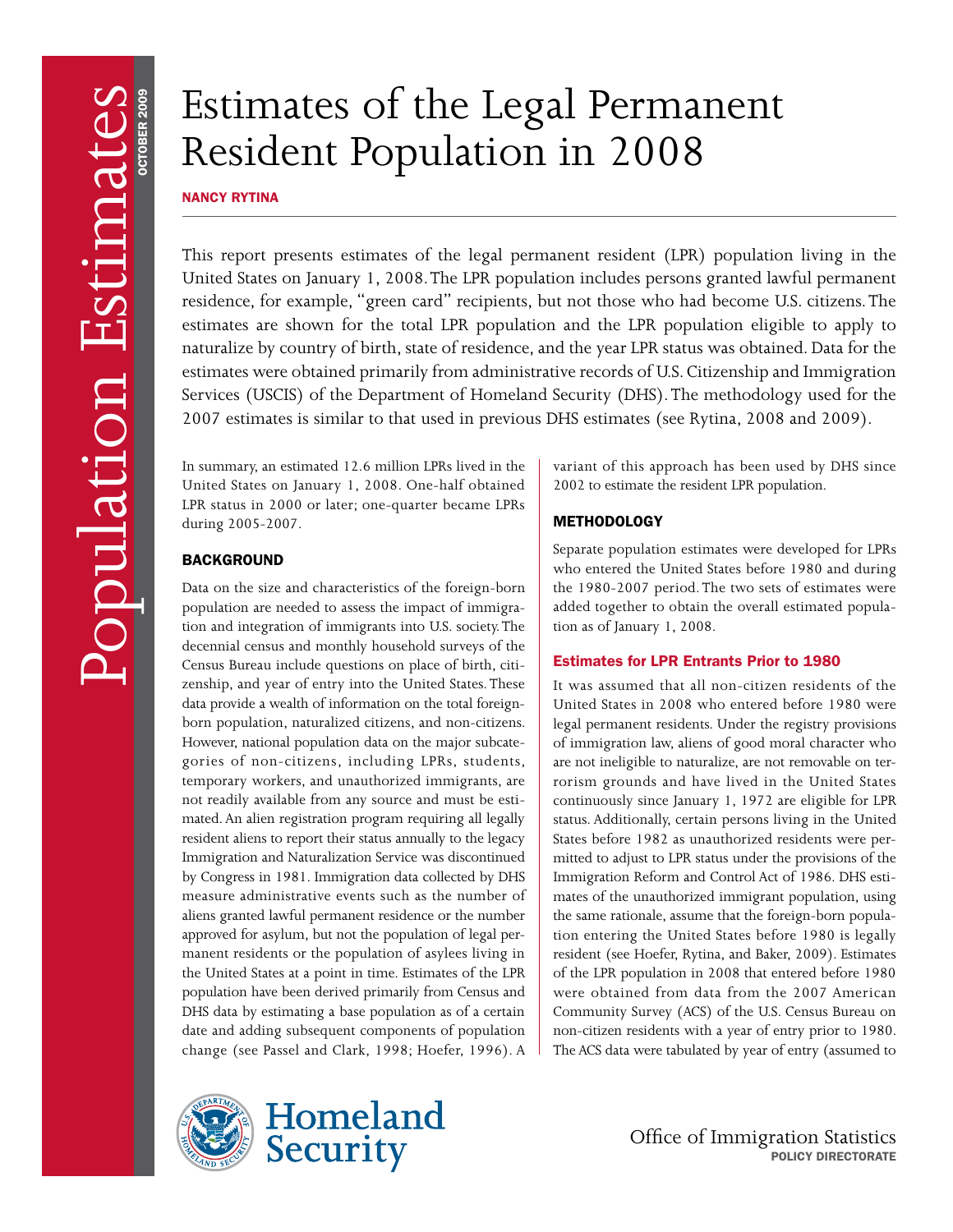be the year that LPR status was obtained), country of birth, and state of residence.

## Estimates for LPR Entrants from 1980 through 2007

used by persons aged 18 years and over. Basic applicant informa-Data on LPRs who entered the United States between January 1980 and December 2007 were obtained from application case tracking systems of USCIS. Information on persons obtaining LPR status is supplied on two applications. The Application for Immigrant Visa and Alien Registration (DS-230) of the U.S. Department of State is used by aliens living outside the United States. DS-230 applicants who subsequently become LPRs are known as "new arrivals." The Application to Adjust Status to Permanent Residence (I-485) is used by aliens already living in the United States. I-485 applicants who become LPRs are referred to as "adjustments of status." Information on the naturalization of LPRs comes from the Application for Naturalization (N-400). The N-400 application is tion maintained in the case tracking systems includes alien identification number (A-number), date of birth, country of birth, gender, U.S. address, date LPR status or naturalization was obtained, and category of admission for LPR status.

1980-2007 entrants. The adjustments for emigration and mortal-Records for LPR entrants from January 1980 through December 2007 were matched by A-number with naturalization records for the same time period in order to exclude LPRs who subsequently naturalized. Several adjustments were then made to reduce the aggregated total of 1980-2007 LPRs to a 2008 LPR population of ity are methodologically the same as those used in DHS unauthorized immigrant population estimates. An adjustment for derivative citizenship is unique to the LPR population estimates.

- of approval for LPR status. For "adjustment of status" LPRs, how last entry prior to adjustment of status was selected as an approxi-LPRs who entered the United States before 1980 were excluded as these persons were counted in the pre-1980 entrant population from the ACS. The date of entry for "new arrival" LPRs is the date ever, the entry date is usually not recorded directly so the year of mation. Year of last entry was imputed where missing (approximately 40 percent of adjustment of status records during 1998-2005) using category of admission, year of LPR adjustment, and known last entry date. Additional adjustments, described below, were made for LPR children who had derived citizenship, mortality, and emigration.

- years old. Some LPRs, however, become U.S. citizens by deriving cit - The number of LPRs deriving citizenship was estimated from appli This approach, like its predecessor<sup>1</sup>, produces a conservative esti-*Derivative Citizenship*. Most LPRs become U.S. citizens by applying for naturalization (using the N-400 form) when they are at least 18 izenship upon the naturalization of a parent and may, but are not required to, apply for a certificate of citizenship (using Form N-600). cations filed for certificate of citizenship from 1980 through 2007. mate of derivative citizenship but was adopted because it is straightforward and produces a slightly larger and presumably more

accurate estimate for recent years. The impact on the LPR population estimate for 2006-2008 is small—a 2-3 percent reduction.

is about 32 years (Monger and Rytina, 2009). As a result, mortal-*Mortality.* LPRs were survived to 2008 by age (when LPR status was obtained) and gender using mortality rates by age and sex from 1989-91 life tables (National Center for Health Statistics, 1997). The median age of foreign nationals at the time they become LPRs ity has very little impact on the estimates for recent LPRs but a greater impact for those who became LPRs during the 1980s.

- *Emigration.* Most observers agree that a sizable number of LPRs emi - in the United States and naturalization status. (LPRs who subse grate from the United States. The U.S. government has not collected official statistics since 1957. National data that directly measure emigration do not exist. This report uses an average annual rate of emigration of approximately 1 percent based on estimates for the foreign-born population from Census data (Ahmed and Robinson, 1994). The rates vary by years of residence quently naturalized were not considered at risk of emigration until after becoming citizens). LPRs who entered the United States as asylees and refugees were assumed not to emigrate.

- After adjusting for derivative citizenship, mortality, and emigra The use of state of residence provided on the application for pertion, estimates for 1980-2007 entrants were tabulated by the year LPR status was obtained, country of birth, and state of residence. manent residence ignores subsequent internal migration and affects the state-level estimates to the extent that migration to and from each state is not the same.

## LPR Population Eligible to Naturalize

- population eligible to naturalize based on residence require - requirement for naturalization. Spouses of U.S. citizens are eligi LPRs are eligible to apply for naturalization after meeting U.S. residency and other requirements. This report estimates the LPR ments using class of admission and the year LPR status was obtained. Most LPRs are required to meet a five-year residency ble to apply in three years. There are several other exceptions to the five-year residency requirement, most of which affect small numbers of immigrants.

It was assumed that all LPRs are required to meet a five-year resi-- status was as a spouse of a U.S. citizen. Certain categories of immi dency requirement except for those whose permanent resident grants receive credit for the period prior to the actual grant of lawful permanent resident status. The credited time or earlier dates are not included in the LPR records used for this analysis and must be estimated. Asylees are credited one year in asylum status toward lawful permanent resident status. Asylees were therefore assumed eligible to naturalize four years after approval of the adjustment of status application.

- Immigrants adjusting to LPR status as refugees, Lautenberg parol ees, or through cancellation of removal also receive credit for residence in the United States prior to the actual grant of lawful permanent residence based, respectively, on the date of entry into the United States as a refugee, the date of parole, and the date of cancellation of removal. It was assumed that two years elapse

<sup>&</sup>lt;sup>1</sup> OIS previously assumed that the cumulative "citizenship" rate (derivative citizenship plus naturalization) for LPRs who were less than 16 years of age when they became LPRs was the same as the rate for persons who were 16 years of age when obtaining LPR status.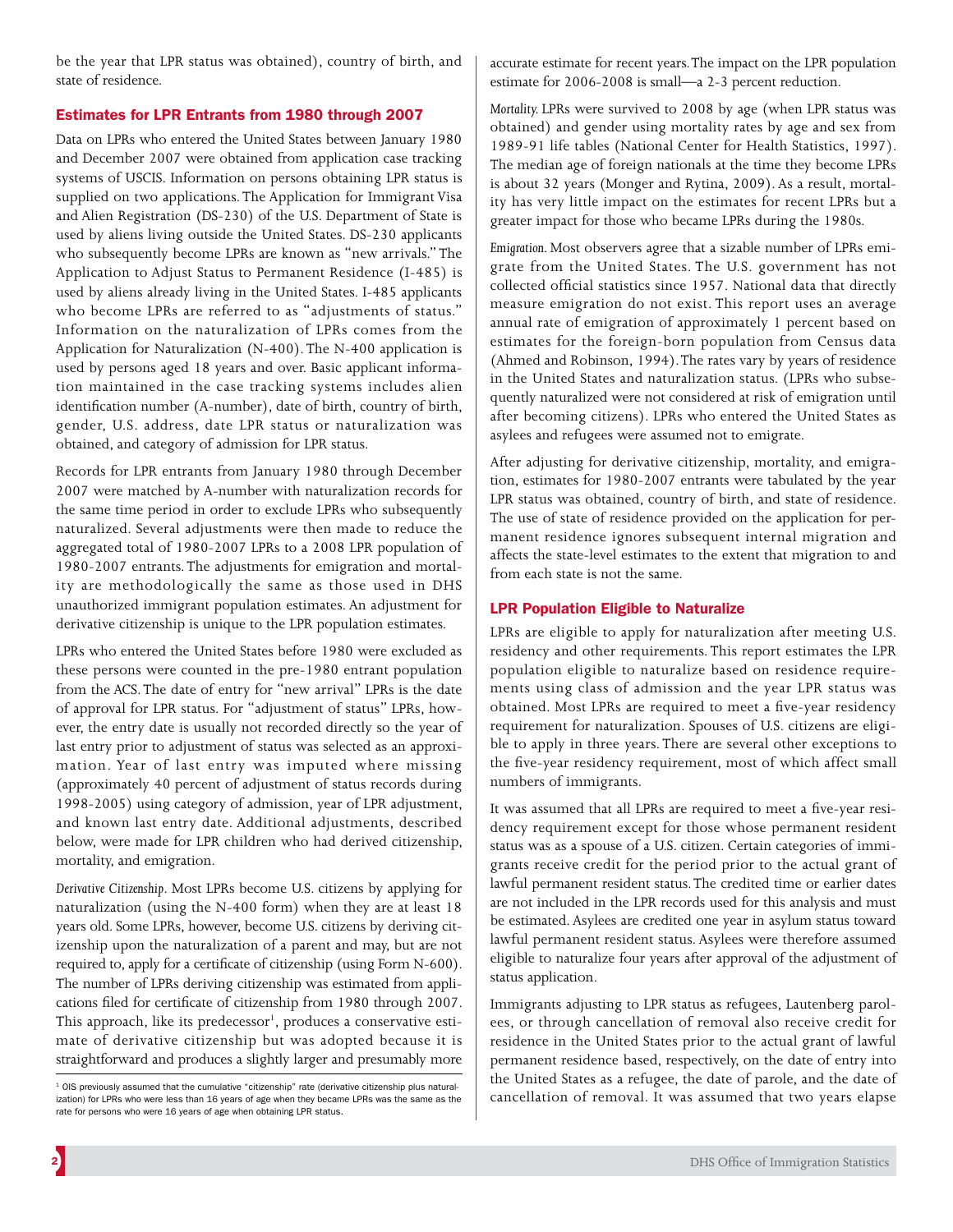between the earlier dates and the date of approval of the application for permanent residence so that these LPRs are eligible to apply for naturalization approximately three years after approval of their application for adjustment.

## FINDINGS

## **Overview**

An estimated 12.6 million legal permanent residents (LPRs) were living in the United States on January 1, 2008 (see Table 1). Of the 12.6 million, an estimated 8.2 million were eligible to naturalize. Between January 2006 and 2008, the LPR population grew 5 percent, and the population eligible to naturalize increased 2 percent. In general, the size of the LPR population changes less rapidly than the total legally resident population because increases in the number of persons becoming LPRs each year are offset by persons naturalizing.

#### Table 1.

#### Size of the Legal Permanent Resident Population

| <b>Legal permanent residents</b> | 2006       | 2007       | 2008       |
|----------------------------------|------------|------------|------------|
| Total.                           | 12.040.000 | 12.440.000 | 12.600.000 |
| Eligible to naturalize           | 8.010.000  | 8.130.000  | 8.160.000  |
| Not eligible to naturalize       | 4,040,000  | 4,310,000  | 4.440.000  |

Notes: Detail may not sum to totals because of rounding. 2006 and 2007 estimates revised for changes in derivative citizenship estimation.

Source: U.S. Department of Homeland Security.

- the end of 2007, an estimated 8.1 million (35 percent) had natu emigrated. An estimated 4.4 million LPRs had not met the resi-*Components.* The entries in Table 2 show the contribution of each data source and adjustment to the final estimated LPR population in 2008. According to USCIS administrative records, 22.9 million foreign nationals obtained LPR status between 1980 and 2007. By ralized; 1.1 million (5 percent) had derived citizenship before becoming 18 years old; and 2.9 million (13 percent) had died or dency requirement for naturalization, leaving 8.2 million LPRs eligible to apply to naturalize in 2008.

#### Table 2.

#### Components of the Legal Permanent Resident Population: 2008

| <b>Category</b> |                                                                     | <b>Number</b> |
|-----------------|---------------------------------------------------------------------|---------------|
|                 | LPR status obtained between 1980-2007                               | 22,930,000    |
| minus           |                                                                     | 8,090,000     |
| minus           |                                                                     | 1,110,000     |
| minus           | Emigration and mortality 1980-2007                                  | 2,920,000     |
| equals          |                                                                     | 10,810,000    |
| plus            | LPR status obtained prior to 1980 (ACS)                             | 1,790,000     |
| equals          | Estimated LPR population as of 1/1/2008                             | 12,600,000    |
| minus           | LPRs not eligible to naturalize as of $1/1/2008$                    | 4.440.000     |
| equals          | Estimated LPR population eligible to naturalize as<br>of $1/1/2008$ | 8,160,000     |

Note: Detail may not sum to totals because of rounding.

Source: U.S. Department of Homeland Security.

- *Error.* The major sources of error in the estimates are the assump tions made about emigration, mortality, and derivative citizenship. Errors in the estimate of these components affect the 1980-2007 entrants portion of the 2008 LPR estimate. The estimates derived from the 2007 ACS for LPRs entering before 1980 are subject to both sampling and nonsampling error. The estimated margin of

error at the 90 percent confidence level for the 1.8 million esti-Census, 2008). Estimates by country of birth and state of resimate is less than plus or minus 0.1 million (U.S. Bureau of the dence are based on smaller numbers of observations and are affected more by sampling error. Major sources of non-sampling error include possible misreporting of citizenship status and year of entry by ACS respondents.

## Year LPR Status Obtained

Nearly 76 percent of LPRs in the United States in 2008 obtained permanent residence in 1990 or later (see Table 3). Fifty percent gained LPR status between 2000 and 2007, and 14 percent became LPRs before 1980.

#### Table 3.

#### Year LPR Status Obtained for the Legal Permanent Resident Population: 2008

|                  | All legal permanent<br>residents |                | <b>Legal permanent residents</b><br>eligible to naturalize |                |
|------------------|----------------------------------|----------------|------------------------------------------------------------|----------------|
| Year             | <b>Number</b>                    | <b>Percent</b> | <b>Number</b>                                              | <b>Percent</b> |
| Total. $\ldots$  | 12.600.000                       | 100.0          | 8.160.000                                                  | 100.0          |
| Before 1960      | 190,000                          | 1.5            | 190,000                                                    | 2.3            |
| 1960 to $1969$   | 440.000                          | 3.5            | 440.000                                                    | 5.4            |
| 1970 to $1979$   | 1,160,000                        | 9.2            | 1,160,000                                                  | 14.2           |
| 1980 to 1989     | 1,290,000                        | 10.2           | 1,290,000                                                  | 15.8           |
| 1990 to $1999$   | 3,280,000                        | 26.0           | 3.070.000                                                  | 37.6           |
| $2000$ to $2004$ | 3,110,000                        | 24.7           | 2.000.000                                                  | 24.5           |
| $2005$ to $2007$ | 3.130.000                        | 24.8           |                                                            |                |

— Represents zero.

Note: Detail may not sum to totals because of rounding.

Source: U.S. Department of Homeland Security.

## Country of Birth

Mexico was the leading country of origin of the LPR population in 2008 (see Table 4). An estimated 3.4 million or 27 percent of LPRs came from Mexico. The next leading source country was the Philippines (0.6 million), followed by India (0.5 million), People's Republic of China (0.5 million), and the Dominican Republic (0.4 million). Forty-three percent of LPRs in 2008 were born in one of these five countries. The 10 leading countries of origin, which also include Cuba, El Salvador, Canada, Vietnam, and the United Kingdom, represented 56 percent of the LPR population.

- apply to naturalize are similar to those for the total LPR popula The leading countries of origin of the LPR population eligible to tion. Differences in rankings tend to reflect either country of origin variation in the propensity to naturalize or changes in LPR flows and naturalization eligibility.

#### State of Residence

- leading states of residence. Because the data for most of the popu The data in Table 5 show the estimated LPR population for the lation are based on residence at the time LPR status was obtained, the relative rankings are more accurate than the actual population estimates by state.

- New York (1.5 million), Texas (1.3 million), and Florida (1.2 mil California was the leading state of residence with an estimated 3.4 million LPRs in 2008. The next leading states of residence were lion). These four states were home to 59 percent of LPRs in 2008.